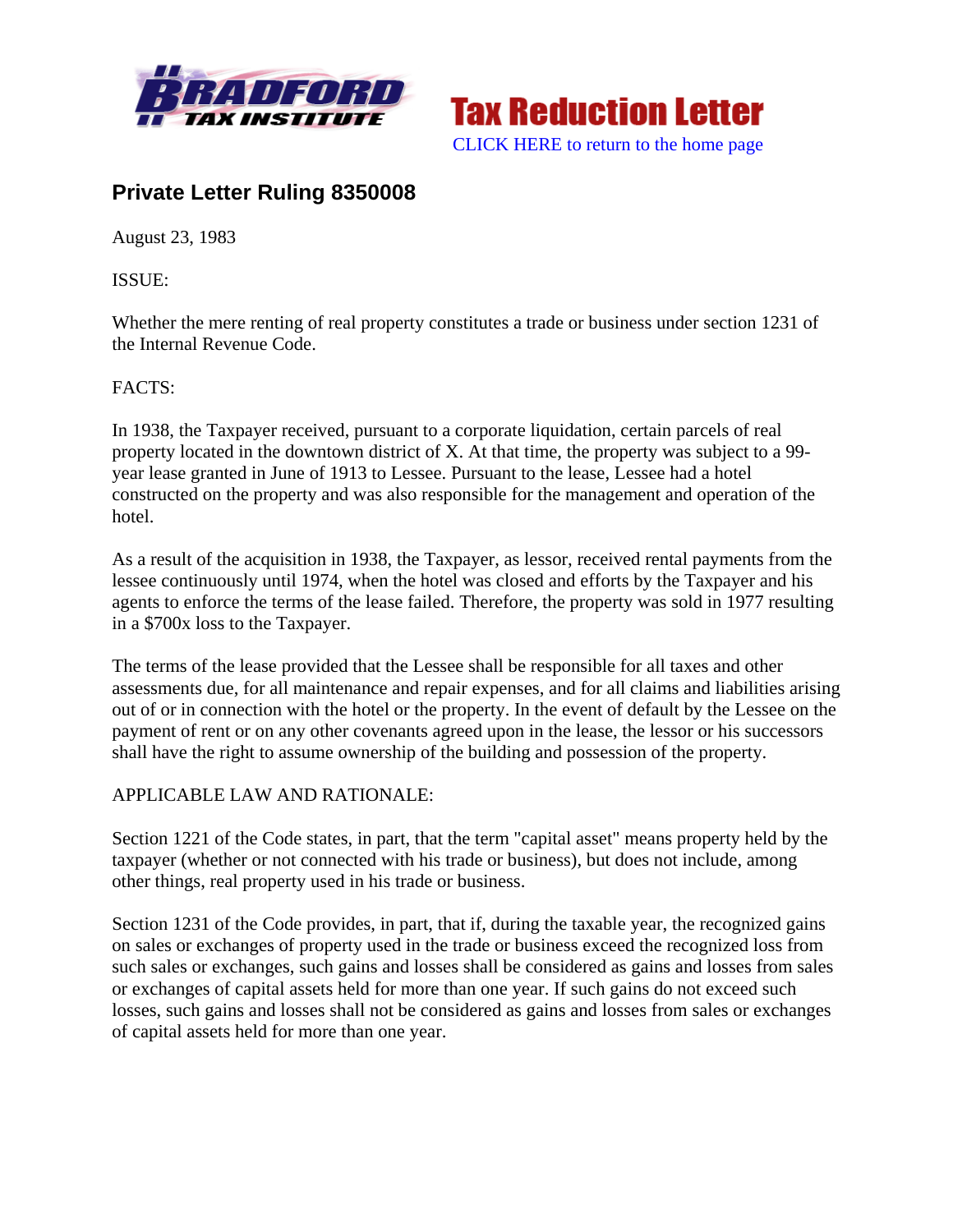Section 1231(b)(1) of the Code provides, in part, that the term "property used in the trade or business" means real property used in the trade or business held for more than one year, other than four specific categories of property, none of which are applicable in this case.

Prior to 1942, depreciation was allowable on property only if it qualified as "property used in the trade or business," and an individual's expenses of managing property were deductible only if they qualified as business expenses. To afford individuals depreciation and expense deductions relating to their rental property, the courts and the Service relied on the theory that all rental property is used in trade or business.

After the enactment of section 167(a)(2) of the Code and prior to the enactment of section 172 of the Code in 1954, taxpayers who sold rental property at a loss successfully argued that the property was a capital asset to secure the ability to carry the loss to another tax year.

After 1942, the Tax Court made a distinction between improved and unimproved property. The mere rental of improved real property was considered to constitute a trade or business. See Hazard v. Commissioner, 7 T.C. 372 (1946), acq., 1946-2 C.B. 3. See also Stratton v. Commissioner, T.C. Memo 1962-218 and Spindler v. Commissioner, T.C. Memo 1963-202. The rental of unimproved real property was subject to a facts and circumstances test. In Emery v. Commissioner, 17 T.C. 308 (1951), the Tax Court held that the loss sustained by the taxpayer, a liquidating trust, from the sale of unimproved rental property was a capital loss. In Good v. Commissioner, 16 T.C. 906 (1951), acq., 1951-2 C.B. 2, unimproved land rented for pasture land was held to be used in a trade or business due to the consistent attempts by the taxpayer to rent the land.

In the recent case of Curphey v. Commissioner, 73 T.C. 766 (1980), the Tax Court indicated the possible abandonment of their dichotomy between improved and unimproved real property. The Tax Court stated that the ownership and rental of real property does not, as a matter of law, constitute a trade or business. In the final analysis, the issue is ultimately one of fact in which the scope of the ownership and management activities may be an important consideration.

Several District Courts and Circuit Courts have adopted a facts and circumstances test in determining whether rental property is trade or business property for purposes of section 1231 of the Code.

In Rogers v. United States, 69 F.Supp. 8 (D.Conn.1946), the court stated that the trade or business test requires activity which is continuous, systematic, and, at least in view of the number of properties managed, substantially extensive. In Durbin v. Birmingham, 92 F.Supp. 938 (D.La.1950), the court held that unimproved land rented to sharecroppers was a capital asset and not property used in a trade or business. The loss on the sale was a capital loss.

In Grier v. United States, 120 F.Supp. 395 (D.Conn.1954), aff'd., 218 F.2d 603 (2d Cir.1955), the Second Circuit determined that a residential rental home inherited by the taxpayer in 1932 was a capital asset. At the time the house was inherited, it was rented to a tenant who had occupied the premises for years and who continued to do so until its sale in 1946. The court noted that the activities with respect to the dwelling, although of long duration, were minimal in nature. Activity to rent and rerent was not required. No employees were regularly engaged for maintenance or repair. Lacking the broader activities stressed in Rogers v. United States, supra; Pinchot v. Commissioner, 113 F.2d 718 (2d Cir.1940); Gilford v. Commissioner, 201 F.2d 735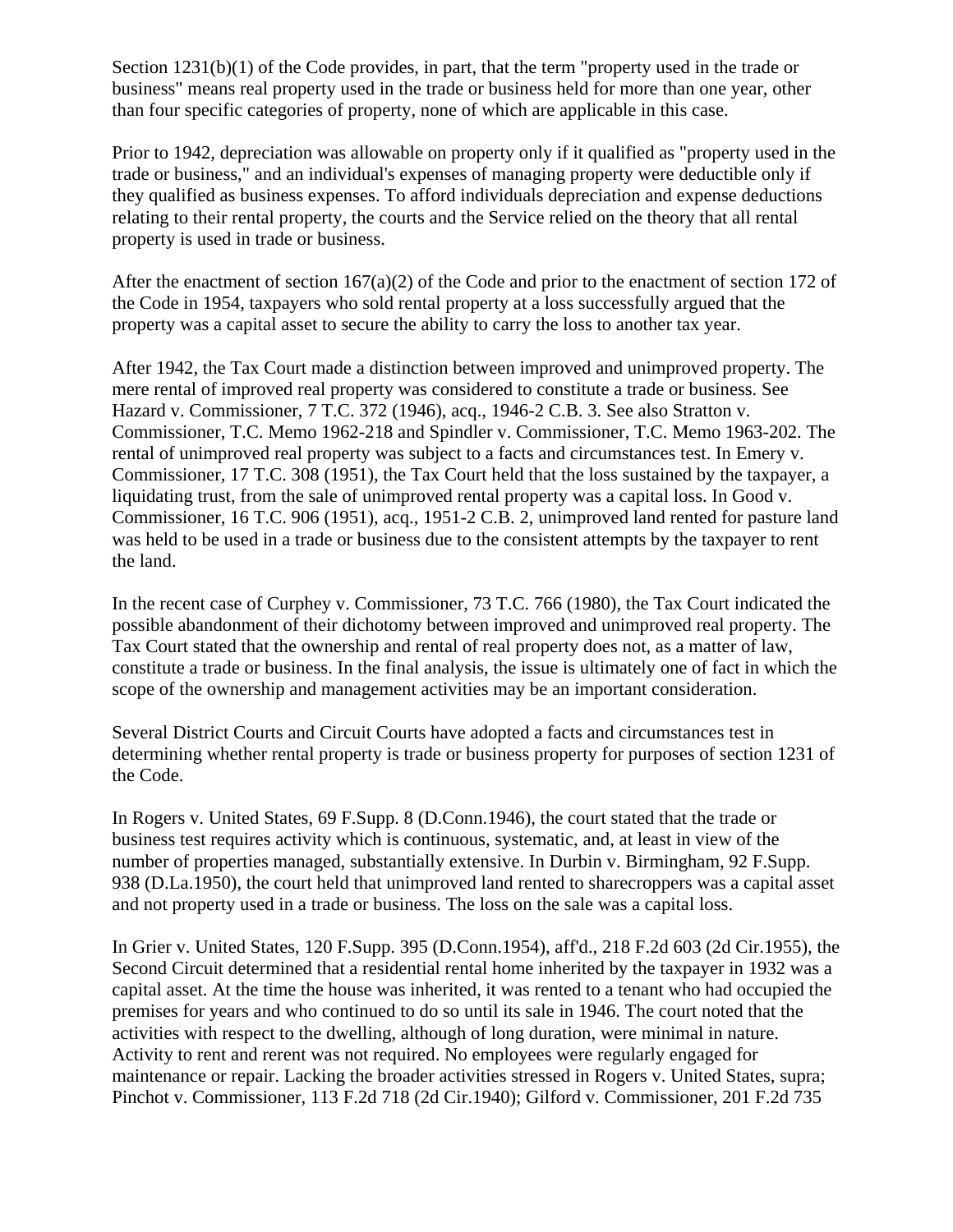(2d Cir.1953); and Fackler v. Commissioner, 133 F.2d 509 (6th Cir.1943); the court stated that the real estate appears to partake more of the nature of property held for investment than property used in a trade or business. See also Mercado v. United States, 64-1 U.S.T.C. 9209 (2d Cir.1964), rem., 215 F.Supp. 631 (S.D.N.Y.1963).

In Bauer v. United States, 168 F.Supp. 539, 144 Ct. Cl. 308 (Ct.Cl.1958), the Court of Claims stated that the question to be determined is whether the taxpayer's activities, personally or through agents, in connection with the property, are so extensive as to rise to the stature of his trade or business. In Union National Bank of Troy v. United States, 195 F.Supp. 382 (N.D.N.Y.1961), the court stated that the trade or business test relates to a search for continuous, regular and substantial activity in relation to the management of the property that would give logical basis to a conclusion that it was one used in a trade or business.

In view of the foregoing cases, the Service takes the position that the mere rental of real property does not constitute a trade or business under section 1231 of the Code. In order to constitute property used in a trade or business under section 1231, the income or gain must be derived from properties used in the active conduct of a trade or business as opposed to property which is reasonably expected to generate passive income such as portfolio investments.

In the present case, the lease provides that the Lessee shall be responsible for all taxes and other assessments due, for all maintenance and repair expenses, and for all claims and liabilities arising out of or in connection with the hotel or the property. The Taxpayer-lessor engaged in little or no activity with respect to the property.

When originally presented with the issue in this case, the National Office issued a technical advice memorandum, dated July 30, 1980, favorable to the taxpayer. In view of the adverse holding of this memorandum, the taxpayer has asked that the reconsideration of the July 30, 1980, technical advice memorandum be applied without retroactive effect under the discretionary authority provided by section 7805(b) of the Code.

Section 7805(b) of the Code states that the Secretary may prescribe the extent, if any, to which any ruling or regulations, relating to the Internal Revenue laws, shall be applied without retroactive effect.

Section 301.7805-1(b) of the Income Tax Regulations provides that the Commissioner may prescribe the extent, if any, to which any ruling relating to the Internal Revenue laws, issued by or pursuant to authorization from the Commissioner, shall be applied without retroactive effect.

Section 12.01 of Rev.Proc. 83-2, 1983-1 I.R.B. 28 states that pursuant to section 7805(b) of the Code, it is within the discretion of the Commissioner or the Commissioner's delegate to prescribe the extent, if any, to which any ruling (including technical advice) will be applied without retroactive effect. It also states that the Associate Chief Counsel, the Commissioner's delegate, may be requested to exercise the discretionary authority under section 7805(b) of the Code to limit the retroactive effect of any holding stated in the technical advice memorandum or limit the retroactive effect of any subsequent modification or revocation of the technical advice memorandum.

Although a favorable technical advice memorandum was previously issued with respect to the sale transaction that is the subject of the adverse holding in this technical advice memorandum,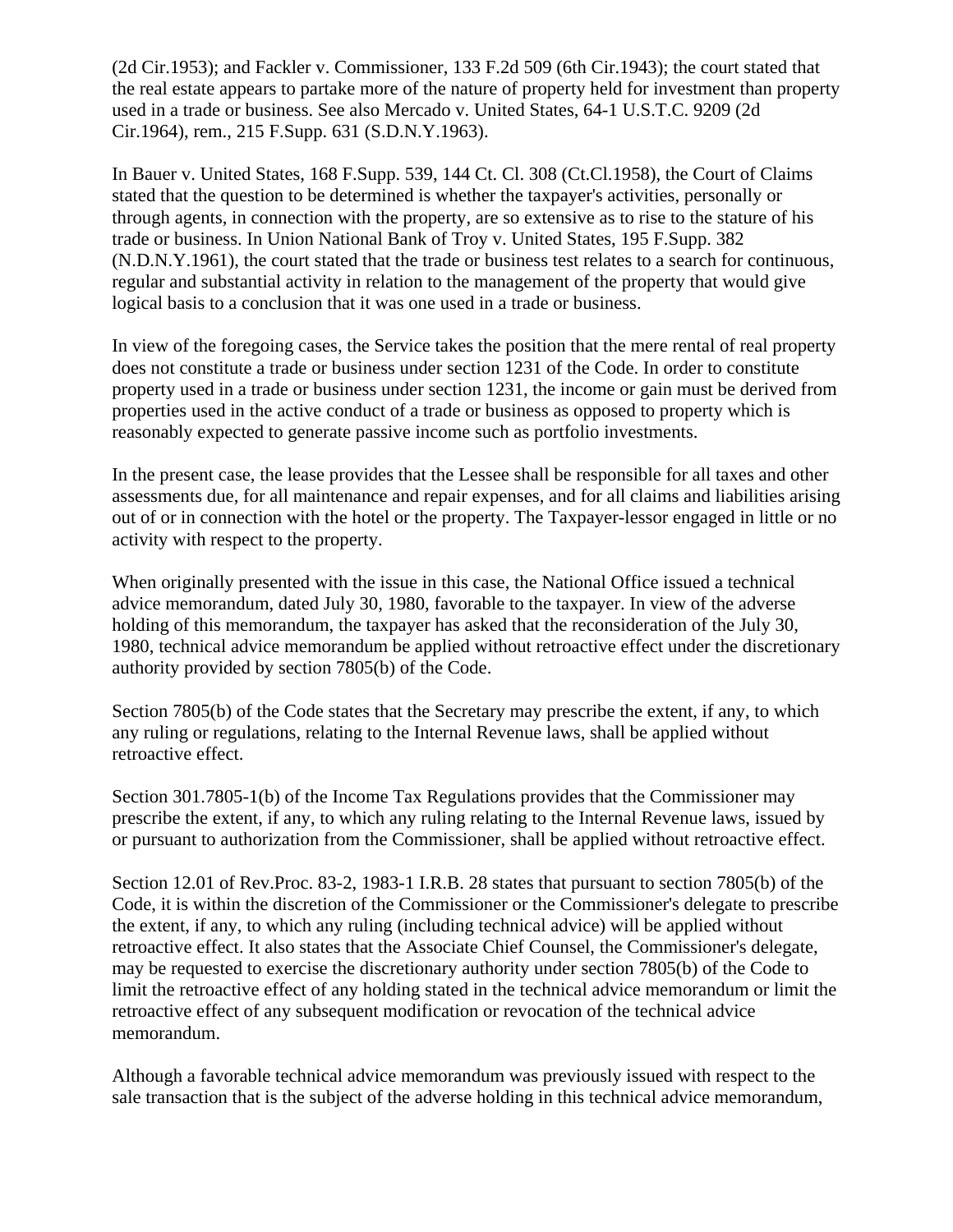the favorable memorandum was issued after the transaction and therefore, presents no reliance on which to predicate a grant of section 7805(b) relief. The taxpayer's request for relief is based upon statements in the Internal Revenue Manual and in an IRS publication, acquiescences issued with respect to several Tax Court cases, and a private letter ruling issued to another taxpayer.

The taxpayer cites IRM 4234, Tax Audit Guidelines and Techniques for Tax Audits, section 74(10)(9), which states that "loss on sale of rental property is a business loss, deductible in full in year of loss. Many taxpayers and accountants erroneously apply the \$1,000 capital loss limitation and carry the balance over to subsequent years."

The taxpayer also cites IRM Publication 544, Sales and Other Dispositions of Assets (1982), p. 26, which states that a gain or loss on sale, exchange, or involuntary conversion of property used in your business or held for the production of rents or royalties (and held one year or less) is an ordinary gain or loss.

Pamphlets published by the Service are treated like information letters. They are not designed to be relied upon by taxpayers in planning future transactions. This was reaffirmed in Adler v. Commissioner, 330 F.2d 91 (9th Cir.1964). The court, in denying the taxpayer's claim, stated "... nor can any interpretation by taxpayers of the language used in government pamphlets act as an estoppel against the government, nor change the meaning of taxing statutes ..." See also the recent decision in Manocchio v. Commissioner, 710 F.2d 1400, 83-2 U.S.T.C. P9478 (9th Cir.1983), or 710 F.2d 1400, 52 A.F.T.R.2d 83-5566 (1983).

The taxpayer cites Rev.Rul. 65-259, 1965-2 C.B. 174; Rev.Rul. 70-283, 1970-1 C.B. 26; Rev.Rul. 75-557, 1975-2 C.B. 33; and Rev.Rul. 80-26, 1980-1 C.B. 66; as examples where section 7805(b) relief was granted as a result of cases that the Service previously acquiesced in. The taxpayer argues that the acquiescences in Schwarcz v. Commissioner, 24 T.C. 733 (1955), acq., 1956-1 C.B. 5; Good v. Commissioner, 16 T.C. 906 (1951), acq., 1951-2 C.B. 2; Jamison v. Commissioner, 8 T.C. 173 (1947), acq., 1947-1 C.B. 2; Noble v. Commissioner, 7 T.C. 960 (1946), acq., 1946-2 C.B. 4; and Hazard v. Commissioner, 7 T.C. 372 (1946), acq., 1946-2 C.B. 3, are direct authority for the proposition that the mere rental of improved real property constitutes a trade or business under section 1231 of the Code.

The acquiescence in each of the decisions cited by the taxpayer merely represents the Service's acceptance of the court's decision on a factual question. The introduction to the Internal Revenue Bulletin's announcement of acquiescences states that caution should be exercised in extending the application of a decision in which the Commissioner has acquiesced to a similar case unless the facts and circumstances are substantially the same. The acquiescences cited by the taxpayer relate to cases in which the facts presented differ in a material way from those presented in the taxpayer's case.

Finally, the taxpayer cites private letter ruling 6006244510A (June 24, 1960) which states as follows:

• "Although a single act or transaction does not constitute a trade or business, it is the position of the Service that the rental of even a single piece of property involves the taxpayer in a trade or business. The degree of activity of the taxpayer, in the owning and renting out of real estate is not a material factor in determining whether the taxpayer is